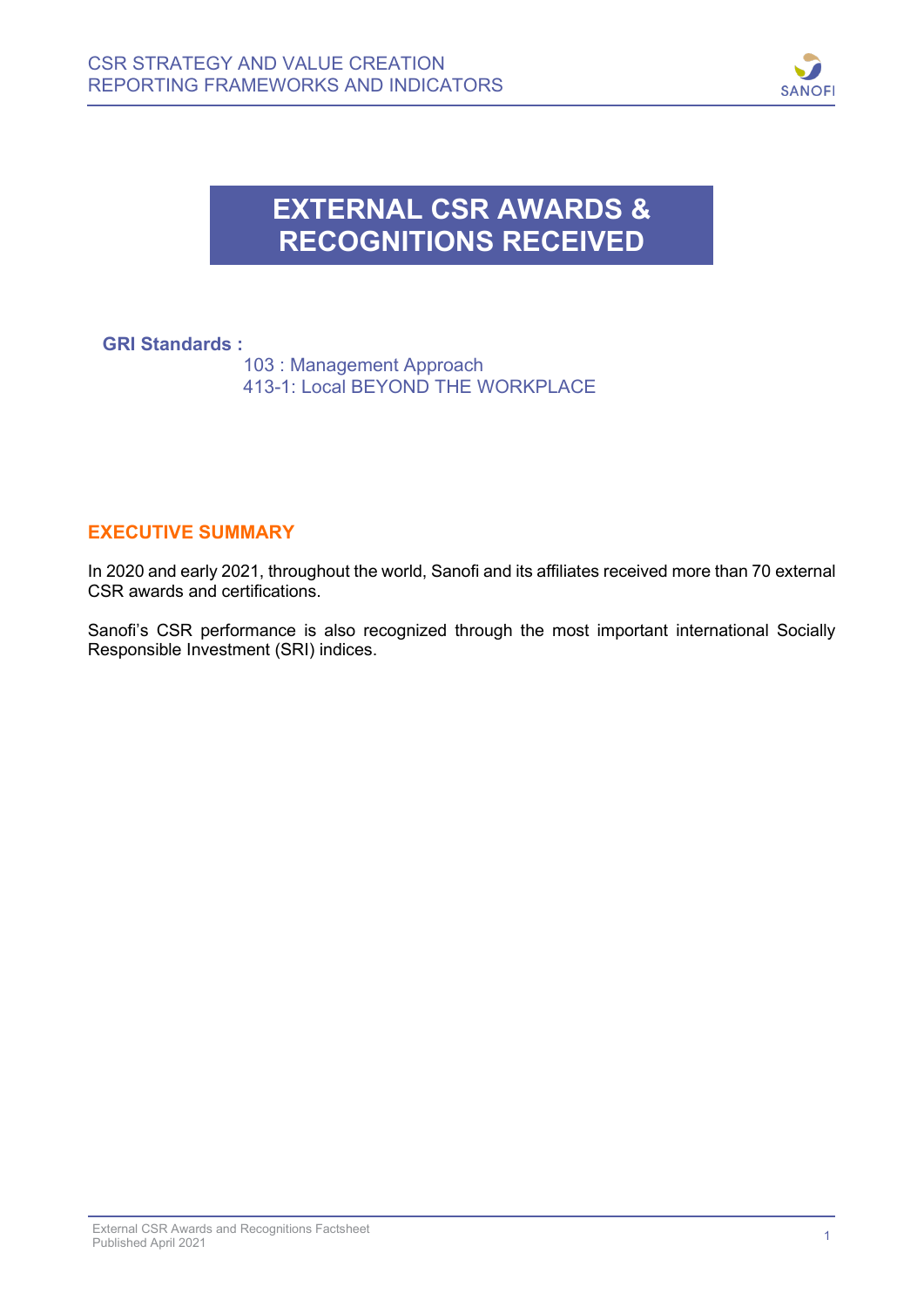| <b>COUNTRY</b>      | <b>AWARD</b>                                 | <b>DESCRIPTION OF PROGRAM</b>                                                                                                                                                                                                                                                                                                                                                                                                                              | <b>FLAGSHIP</b>                       |
|---------------------|----------------------------------------------|------------------------------------------------------------------------------------------------------------------------------------------------------------------------------------------------------------------------------------------------------------------------------------------------------------------------------------------------------------------------------------------------------------------------------------------------------------|---------------------------------------|
| <b>GLOBAL</b>       | <b>TOP Employer Award</b><br>2021 (3rd time) | Top employer recognizes companies which<br>employs local talent and those offering best HR<br>practices for the talent in terms of training, skills<br>development etc.<br>Certification obtained in 24 countries                                                                                                                                                                                                                                          | <b>BEYOND THE</b><br><b>WORKPLACE</b> |
| <b>GLOBAL</b>       | Equileap 2021                                | Sanofi's ranking continues to increase since 2019<br>from 30 to 23 globally. Sanofi is the first company<br>of the pharmaceuticals industry in the ranking.<br>The Equileap report is an in-depth, cross-sector<br>analysis that ranks businesses based on the<br>Gender Equality Scorecard™ with 19 criteria which<br>rates more than 3,500 companies in more than 20<br>developed economies and is inspired by the UN's<br>Women Empowerment Principles. | <b>BEYOND THE</b><br><b>WORKPLACE</b> |
| <b>ARGENTINA</b>    | <b>WEPs Award</b>                            | Special Mention for Parental Leave, category<br>Big Companies.<br>Award from program "Win-Win: Gender balance is<br>a good business" developed by UN Women,<br>aimed to promote initiatives to foster gender<br>balance inside companies                                                                                                                                                                                                                   | <b>BEYOND THE</b><br><b>WORKPLACE</b> |
| <b>ASIA PACIFIC</b> | <b>TOP Employer Award</b><br>2021            | 4 <sup>th</sup> consecutive year Top Employer' certification<br>values Sanofi's continuous efforts and<br>commitment to develop a solid, coherent and<br>employee-centric strategy to position itself among<br>the most attractive companies, offering 'best in<br>class' and 'people-first' HR practices.                                                                                                                                                 | <b>BEYOND THE</b><br><b>WORKPLACE</b> |
| <b>AUSTRALIA</b>    | Australian HR Awards.                        | Best Health and Wellbeing Program -<br><b>Excellence Award</b><br>recognition of Sanofi Australia's employee health<br>and wellbeing programs, which include a focus on<br>physical and mental health and wellbeing fo rour<br>people                                                                                                                                                                                                                      | <b>BEYOND THE</b><br><b>WORKPLACE</b> |
| <b>AUSTRALIA</b>    | LearnX Live Awards                           | <b>Best Wellbeing Team - Platinum Winner</b><br>recognition of Sanofi Australia's employee<br>Wellbeing programs and the word of our Learning<br>and Development Teams in leading Wellbeing<br>activities                                                                                                                                                                                                                                                  | <b>BEYOND THE</b><br><b>WORKPLACE</b> |
| <b>AUSTRALIA</b>    | Top Workplace for Dads<br>- HBF Australia    | The recognition reflected Sanofi Australia's work<br>to remove gender bias in parental support<br>programs and commitment to support all<br>employees regardless of gender.                                                                                                                                                                                                                                                                                | <b>BEYOND THE</b><br><b>WORKPLACE</b> |
| <b>AUSTRALIA</b>    | <b>TOP Employer Award</b><br>2021            | Top employer certification in reward for their<br>excellence in working conditions offered to its<br>employees, development of talents and<br>continuous improvement of human resources<br>practices.                                                                                                                                                                                                                                                      | <b>BEYOND THE</b><br><b>WORKPLACE</b> |

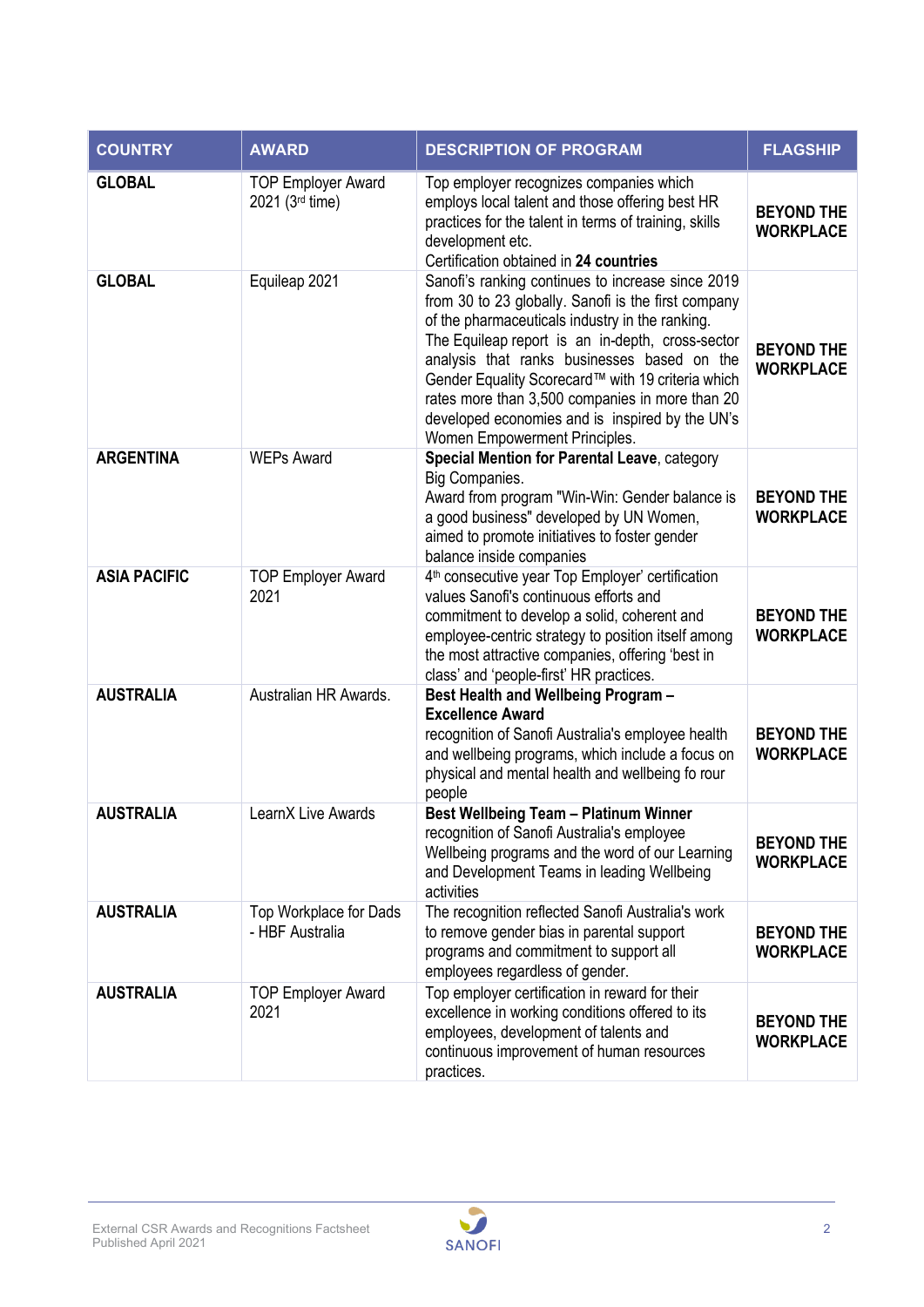| <b>COUNTRY</b> | <b>AWARD</b>                                                                                                                                                                                   | <b>DESCRIPTION OF PROGRAM</b>                                                                                                                                                                                                                                                                                                                                                                                                                                                                                                                                | <b>FLAGSHIP</b>                       |
|----------------|------------------------------------------------------------------------------------------------------------------------------------------------------------------------------------------------|--------------------------------------------------------------------------------------------------------------------------------------------------------------------------------------------------------------------------------------------------------------------------------------------------------------------------------------------------------------------------------------------------------------------------------------------------------------------------------------------------------------------------------------------------------------|---------------------------------------|
| <b>CHINA</b>   | 2020 Best CSR<br><b>Innovation Award</b><br>by Southern Weekly<br>Newspaper                                                                                                                    | Sanofi China was honored for its outstanding CSR<br>practices at the China CSR Annual Forum,<br>ranking 9th in the CSR Ranking list for the Top<br>300 Enterprises in China and 1 <sup>st</sup> among<br>Multinational Pharmaceutical Companies in the<br>list. This award was comprehensively assessed<br>based on 7 indicators: economic performance, fair<br>operations, products and innovation, employees<br>and safety, community, environmental and social<br>responsibility governance.                                                              | <b>ALL</b>                            |
| <b>CHINA</b>   | 2020 Best CSR<br><b>Innovation Award</b><br>&<br>2020 Public Recognition<br>Award                                                                                                              | For the project "Dare to Dream-college student<br>contest on digital healthcare innovation", which<br>aims to inspire digital innovation in healthcare,<br>also encourage college students to proactively<br>innovate via trainings and practices. The second<br>contest in 2020 inspired the participation of 267<br>students from 35 universities in 5 countries.                                                                                                                                                                                          | <b>BEYOND THE</b><br><b>WORKPLACE</b> |
| <b>CHINA</b>   | 2020 CSR China Top<br>100 Award                                                                                                                                                                | Sanofi China was honored for its CSR practices                                                                                                                                                                                                                                                                                                                                                                                                                                                                                                               | <b>ALL</b>                            |
| <b>CHINA</b>   | <b>Excellence Award for</b><br>Sustainability 2020 (by<br>Shanghai Daily)<br>&<br>2020 Excellent Poverty<br>Alleviation Case -<br>Education (by Shanghai<br>foreign investment<br>Association) | For the project "Liangshan Love Class" for the<br>impoverished children in mountain area in Sichuan<br>Province. This project was launched in 2011,<br>aiming to support depended children from basic life<br>essentials, education, and mental health.                                                                                                                                                                                                                                                                                                      | <b>BEYOND THE</b><br><b>WORKPLACE</b> |
| <b>CHINA</b>   | 2020 Responsible Brand<br>Award<br>(by China Charity<br><b>Festival Organizing</b><br>Committee)                                                                                               | Specific criteria (requires specific case proof):<br>The company has a good record, good brand<br>reputation and integrates the commitment of social<br>responsibility and public welfare development into<br>business and operation.<br>The company has established a responsible brand<br>image by mobilizing all sectors of society to devote<br>themselves to public welfare undertakings.<br>The company that actively endow brands and<br>services with rich moral and ethical connotations.<br>Sanofi was among 16 companies to obtain this<br>award. | <b>ALL</b>                            |
| <b>CHINA</b>   | 2020 Excellent CSR<br><b>Project Award</b><br>(by China Charity<br><b>Festival Organizing</b><br>Committee)                                                                                    | For the project of "Dare to Dream-college student<br>contest on digital healthcare innovation", which<br>aims to inspire digital innovation in healthcare, also<br>encourage college students to proactively innovate<br>via trainings and practices.                                                                                                                                                                                                                                                                                                        | <b>BEYOND THE</b><br><b>WORKPLACE</b> |

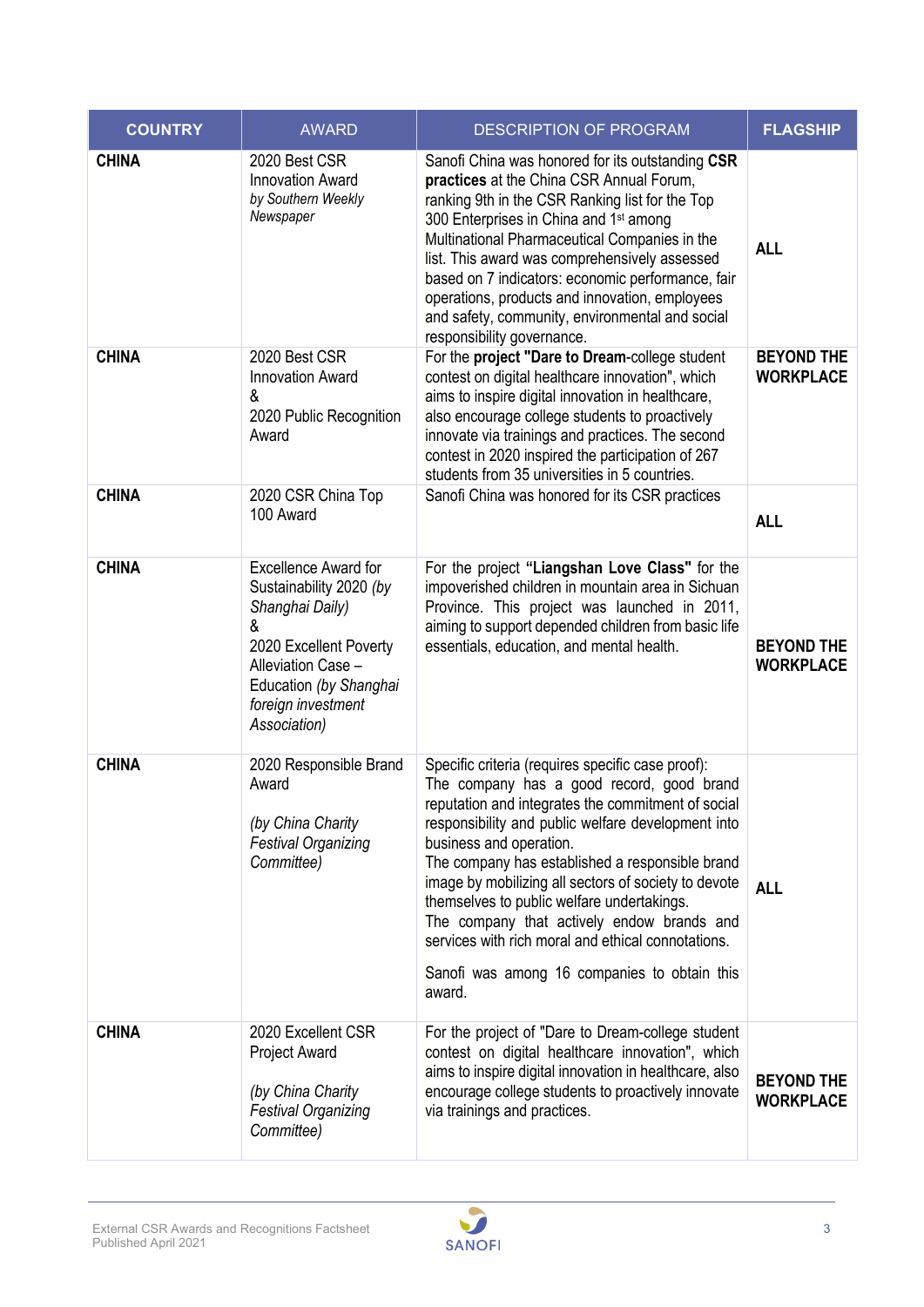| <b>COUNTRY</b> | <b>AWARD</b>                                                     | <b>DESCRIPTION OF PROGRAM</b>                                                                                                                                                                                                                                                                                                                                                                                | <b>FLAGSHIP</b>                       |
|----------------|------------------------------------------------------------------|--------------------------------------------------------------------------------------------------------------------------------------------------------------------------------------------------------------------------------------------------------------------------------------------------------------------------------------------------------------------------------------------------------------|---------------------------------------|
| <b>EGYPT</b>   | <b>Top Employer</b><br>Certification 2021                        | For the 4 <sup>th</sup> year Top employer certification in reward<br>for their excellence in working conditions offered to<br>its employees, development of talents and<br>continuous improvement of human resources<br>practices.                                                                                                                                                                           | <b>BEYOND THE</b><br><b>WORKPLACE</b> |
| <b>EUROPE</b>  | <b>Top Employer</b><br>Certification 2021                        | Nine Sanofi European affiliates (France, Germany,<br>Hungary, Italy, Kazakhstan, Poland, Romania,<br>Spain, United Kingdom) awarded "Top Employer"<br>in reward for their excellence in working conditions<br>offered to its employees, development of talents<br>and continuous improvement of human resources<br>practices.<br>Sanofi is awarded "Top Employer" in Europe for the<br>4th consecutive year. | <b>BEYOND THE</b><br><b>WORKPLACE</b> |
| <b>FRANCE</b>  | Indice Vert - Green Index                                        | Sanofi CSR strategy is awarded the Index Vert<br>highest label A++ from the CAHPP (Centrale<br>d'Achats de l'Hospitalisation Privée et Publique).<br>CAHPP is certified at the "confirmed" level by<br>AFNOR for its AFAQ responsible purchasing<br>focusing on CSR. CAHPP is the only central<br>purchasing agency in the health sector in France to<br>have committed to this assessment process.          | <b>HEALTHY</b><br><b>PLANET</b>       |
| <b>FRANCE</b>  | Trophées SVS - Sentez-<br>vous sport (Feel sport)                | Sanofi was awarded as the most sportive company<br>(category with more than 250 employees).<br>This prize rewards all our actions to promote sport<br>inside and outside the company for our employees.                                                                                                                                                                                                      | <b>BEYOND THE</b><br><b>WORKPLACE</b> |
| <b>FRANCE</b>  | <b>HQE Certification</b>                                         | Sanofi Headquarters building based in Paris, rue<br>la Boetie received the renewal of its HQE (High<br>Environmental Quality) certification rewarding its<br>outstanding sustainable management.                                                                                                                                                                                                             | <b>HEALTHY</b><br><b>PLANET</b>       |
| <b>FRANCE</b>  | Glassdoor Prize                                                  | Sanofi is ranked 9th in Prix Glassdoor.<br>Glassdoor, an independent platform on which<br>company employees assess their working<br>environment anonymously, rewards the best<br>companies with the "Employee Choice Award",<br>entirely based on the comments provided by<br>employees (former or current) during the year.                                                                                 | <b>BEYOND THE</b><br><b>WORKPLACE</b> |
| <b>FRANCE</b>  | Responsible Supplier<br>and Purchasing<br><b>Relations Label</b> | Sanofi France received the "Responsible Supplier<br>and Purchasing Relations" label from the Public<br>Authorities.<br>Thanks to its 32 sites in France, Sanofi can build<br>lasting relationships and mutual trust with our<br>economic<br>ecosystem<br>through<br>constructive<br>practices, sustainable and balanced purchases.                                                                           | <b>BEYOND THE</b><br><b>WORKPLACE</b> |
| <b>FRANCE</b>  | <b>Top Employer</b><br>Certification 2021                        | Sanofi France received the Top employer<br>certification for the $4th$ year in a row from the Top<br>Employers Institute in reward for their excellence in<br>working conditions offered to its employees,<br>development<br>of<br>talents<br>and<br>continuous<br>improvement of human resources practices.                                                                                                 | <b>BEYOND THE</b><br><b>WORKPLACE</b> |

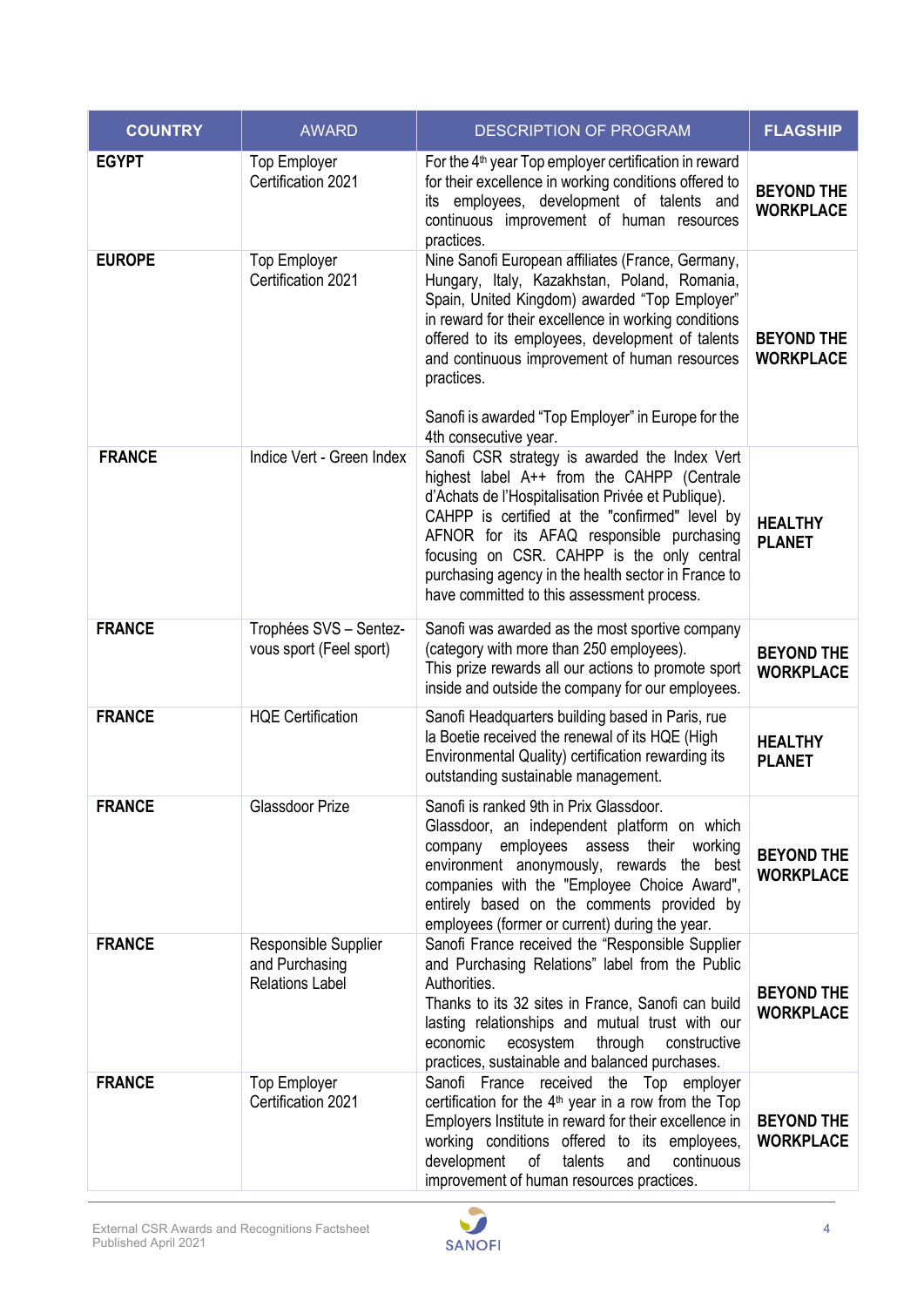| <b>COUNTRY</b> | <b>AWARD</b>                                          | <b>DESCRIPTION OF PROGRAM</b>                                                                                                                                                                                                                                                                                                                                                                                                                | <b>FLAGSHIP</b>                       |
|----------------|-------------------------------------------------------|----------------------------------------------------------------------------------------------------------------------------------------------------------------------------------------------------------------------------------------------------------------------------------------------------------------------------------------------------------------------------------------------------------------------------------------------|---------------------------------------|
| <b>GERMANY</b> | Innovativ durch Forschung<br>(innovative by research) | For Sanofi's research work & innovation                                                                                                                                                                                                                                                                                                                                                                                                      | R&D<br>innovation                     |
| <b>GERMANY</b> | 2020 Fair Company                                     | Sanofi Germany receives the award certifying<br>companies as fair employers for students and trainees<br>under the Charter of career-enhancing and fair trainee<br>programs                                                                                                                                                                                                                                                                  | <b>BEYOND THE</b><br><b>WORKPLACE</b> |
| <b>GERMANY</b> | <b>Total E-Quality Diversity</b>                      | Award for successful implementation of equality<br>between men and women, given for the future-<br>oriented, successful, and sustainable personnel<br>policy. Award bears additional title "Diversity" in<br>recognition of the commitment to tolerance and<br>diversity, including the successful integration of people<br>with migration background or disability                                                                          | <b>BEYOND THE</b><br><b>WORKPLACE</b> |
| <b>GERMANY</b> | Faires Trainee-Programm<br>2020                       | Award by the Trendence Institute, a consulting and<br>market research company for employer branding,<br>received for Sanofi's trainee programs                                                                                                                                                                                                                                                                                               | <b>BEYOND THE</b><br><b>WORKPLACE</b> |
| <b>GERMANY</b> | Das innovativste Produkt<br>(most innovative product) | Award granted by pharmacist's association in favour<br>of Thomapyrin Tension Duo® because of its improved<br>ingredients and effects.                                                                                                                                                                                                                                                                                                        | R&D<br>innovation                     |
| <b>GERMANY</b> | Umwelt-Champion<br>(champion of the<br>environment)   | Award by renowned German newspaper Frankfurter<br>Allgemeine Zeitung FAZ for Sanofi Germany being<br>benchmark in CSR-reporting and CSR-related content<br>on the internet.                                                                                                                                                                                                                                                                  | <b>ALL</b>                            |
| <b>HUNGARY</b> | <b>Top Employer Certification</b><br>2021             | Sanofi Hungary was awarded "Top Employer" by the<br>Top Employer Institute in reward for their excellence in<br>working conditions offered to its employees,<br>development of talents and continuous improvement<br>of human resources practices.                                                                                                                                                                                           | <b>BEYOND THE</b><br><b>WORKPLACE</b> |
| <b>INDIA</b>   | Silver in Health Impact<br>Awareness Campaign         | KiDS project won a Silver in the Health Impact<br>Awareness Campaign category at the Health Impact<br>Awards.<br>The KiDS project was co-created by Sanofi in<br>partnership with the International Diabetes Federation,<br>the International Society for Pediatric and Adolescent<br>Diabetes and the Public Health Foundation of India<br>Through this project in Goa, in the first year, we have<br>reached out to 50,000 school children | <b>ACCESS TO</b><br><b>HEALTHCARE</b> |
| <b>INDIA</b>   | <b>Top Employer Certification</b><br>2021             | Sanofi India received the Top employer certification<br>from the Top Employers Institute in reward for their<br>excellence in working conditions offered to its<br>employees, development of talents and continuous<br>improvement of human resources practices.                                                                                                                                                                             | <b>BEYOND THE</b><br><b>WORKPLACE</b> |

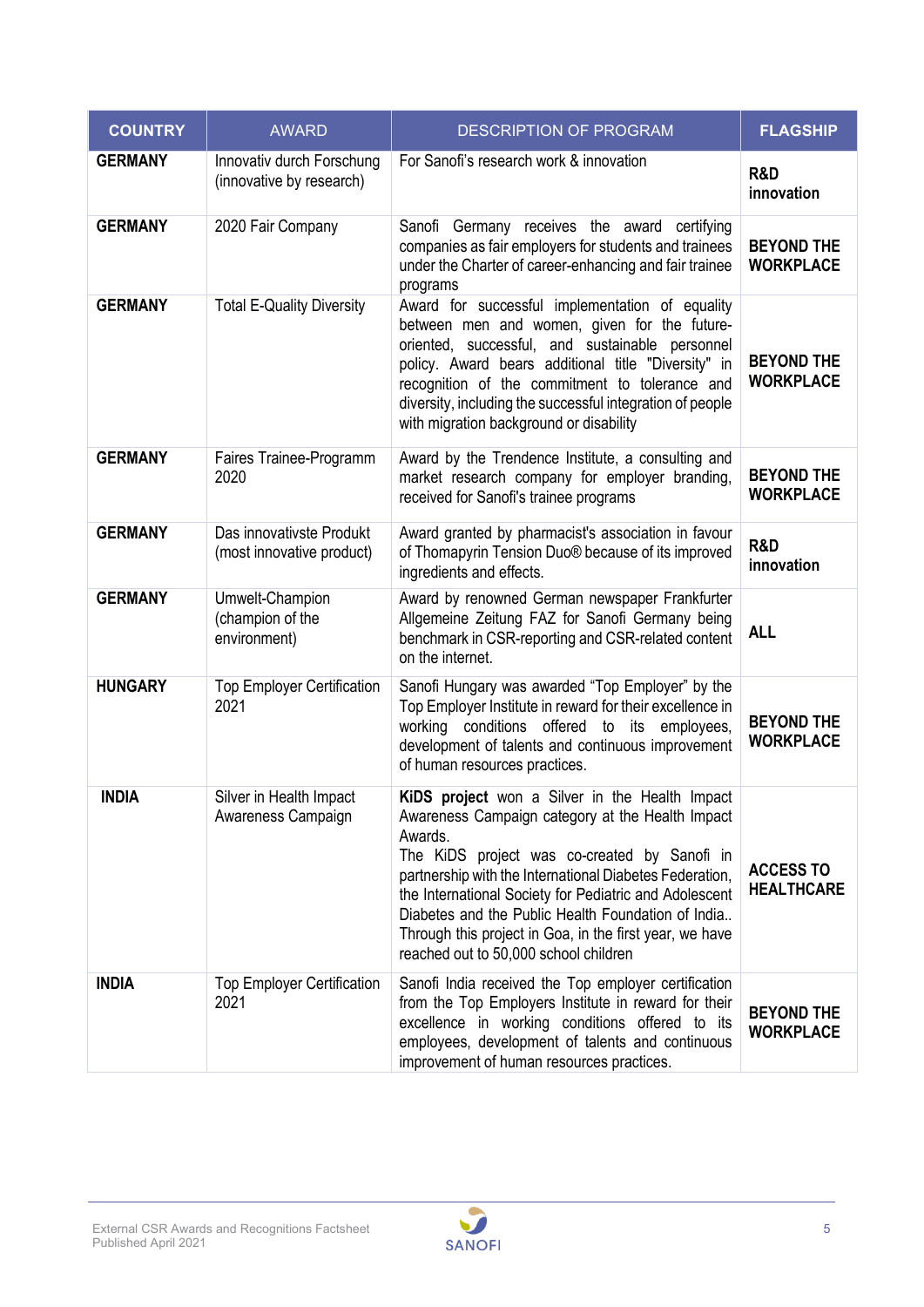| <b>COUNTRY</b>                 | <b>AWARD</b>                                                           | <b>DESCRIPTION OF PROGRAM</b>                                                                                                                                                                                                                                                                                                                                                                                                                                    | <b>FLAGSHIP</b>                                                            |
|--------------------------------|------------------------------------------------------------------------|------------------------------------------------------------------------------------------------------------------------------------------------------------------------------------------------------------------------------------------------------------------------------------------------------------------------------------------------------------------------------------------------------------------------------------------------------------------|----------------------------------------------------------------------------|
| <b>ITALY</b>                   | <b>AIDP Award HR Mission</b><br>2020<br>Diversity & Inclusion          | HR Mission 2020 award - working with and for people<br>in an emergency to reward the dedication, creativity<br>and innovation put in place during the COVID-19<br>emergency by the professionals who work in the<br>Human Resources area. The first edition of the award<br>ended awarded HRs for each category identified. In<br>the Diversity & Inclusion area was awarded Laura<br>Bruno, HR Head in Sanofi Italy.                                            | <b>BEYOND THE</b><br><b>WORKPLACE</b>                                      |
| <b>ITALY</b>                   | Meritorg 2020 Company<br>Forum of meritocracy<br>(NGO founded in 2011) | Focusing through five parameters by which Sanofi<br>was evaluated for the years 2018 and 2019: equal<br>opportunities,<br>quality and<br>human<br>capital<br>development, Attractiveness for talent, performance<br>and career, ethics and transparency.<br>Sanofi Italy has in fact recorded a high-level<br>performance (the overall summary value is 95/100)<br>both in absolute terms and with respect to the trend<br>over the last two years.              | <b>BEYOND THE</b><br><b>WORKPLACE</b>                                      |
| <b>ITALY</b>                   | <b>Top Employer Certification</b><br>2021                              | Sanofi Italy received the Top employer certification<br>from the Top Employers Institute in reward for their<br>excellence in working conditions offered to its<br>employees, development of talents and continuous<br>improvement of human resources practices.                                                                                                                                                                                                 | <b>BEYOND THE</b><br><b>WORKPLACE</b>                                      |
| <b>JAPAN</b>                   | Japanese Red Cross<br>Society Golden Order of<br><b>Merit Medal</b>    | <b>COVID-19 matching donation</b><br>Matching Donation for supporting HCPs and relevant<br>people fighting against COVID-19 pandemic<br>Japanese Red Cross Society Golden Order of Merit<br>Medal is the insignia of the medal ceremony<br>established as the award system of the Japanese<br>Red Cross Society in 1887 and it is the highest award<br>in the company to this day and this is awarded by<br>contributions such as donations and blood donations. | <b>ACCESS TO</b><br><b>HEALTH</b><br><b>BETOND THE</b><br><b>WORKPLACE</b> |
| <b>KAZAKHSTAN</b>              | <b>Top Employer Certification</b><br>2021                              | Sanofi Kazakhstan received the Top employer<br>certification from the Top Employers Institute in<br>reward for their excellence in working conditions<br>offered to its employees, development of talents and<br>continuous improvement of human resources<br>practices.                                                                                                                                                                                         | <b>BEYOND THE</b><br><b>WORKPLACE</b>                                      |
| <b>LATIN</b><br><b>AMERICA</b> | <b>Top Employer Certification</b><br>2021                              | Four Sanofi Latin America affiliates (Argentina, Brazil,<br>Colombia, Mexico) were awarded "Top Employer" in<br>reward for their excellence in working conditions<br>offered to its employees, development of talents and<br>continuous improvement of human resources<br>practices.                                                                                                                                                                             | <b>BEYOND THE</b><br><b>WORKPLACE</b>                                      |
| <b>MEXICO</b>                  | <b>Top Employer Certification</b><br>2021                              | Sanofi Mexico received the Top employer certification<br>from the Top Employers Institute in reward for their<br>excellence in working conditions offered to its<br>employees, development of talents and continuous<br>improvement of human resources practices.                                                                                                                                                                                                | <b>BEYOND THE</b><br><b>WORKPLACE</b>                                      |

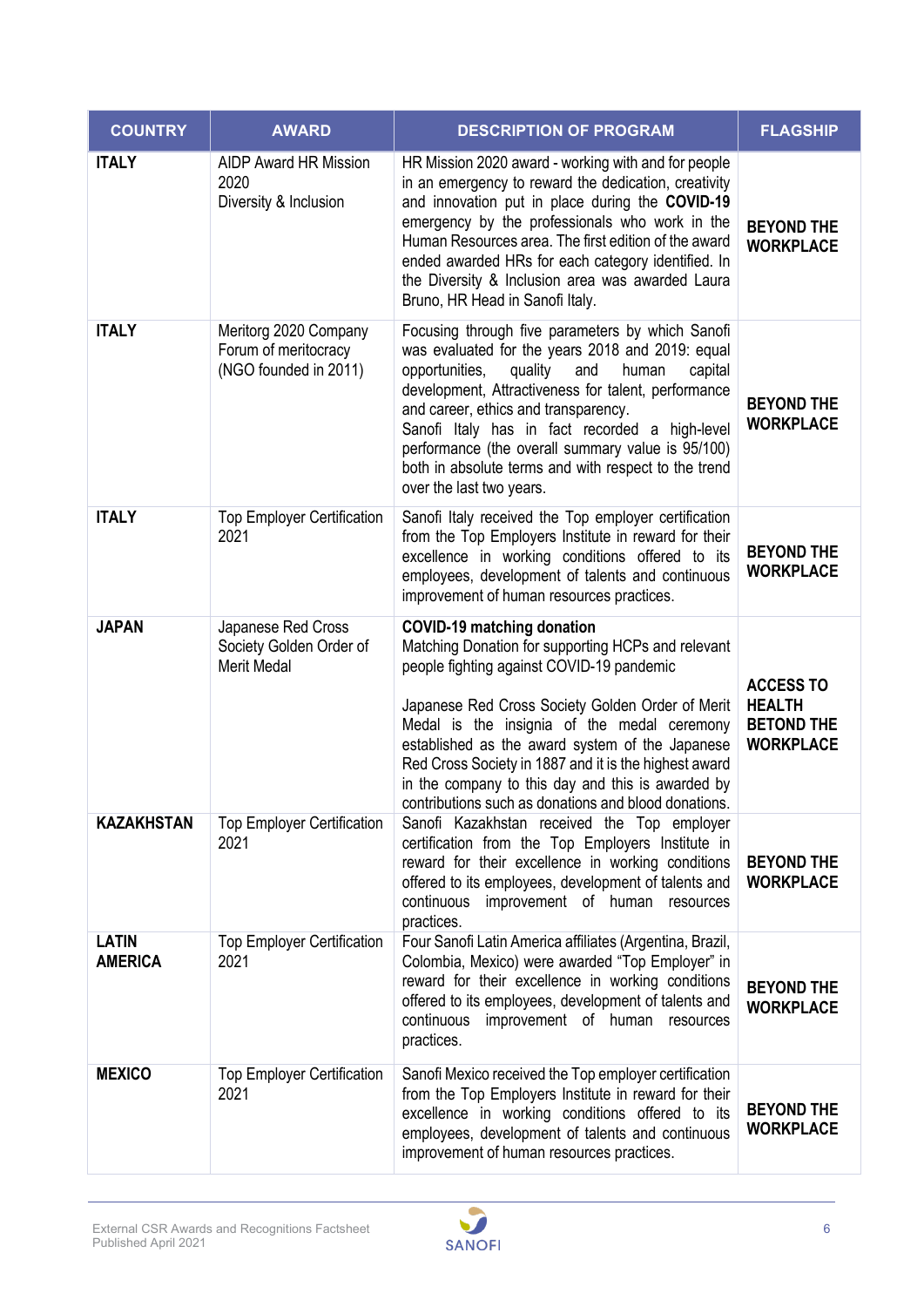| <b>COUNTRY</b>     | <b>AWARD</b>                                                                                                 | <b>DESCRIPTION OF PROGRAM</b>                                                                                                                                                                                                                                                          | <b>FLAGSHIP</b>                       |
|--------------------|--------------------------------------------------------------------------------------------------------------|----------------------------------------------------------------------------------------------------------------------------------------------------------------------------------------------------------------------------------------------------------------------------------------|---------------------------------------|
| <b>MEXICO</b>      | Las Empresas más Éticas<br>#1 in Most Ethical<br>Companies ranking by<br>Fortune spanish                     | 1st recognition for Sanofi México ranked as the #1<br>because of our Ethics, Busines Integrity, Compliance,<br>Transparency practices, policies and programs.                                                                                                                          | <b>ETHICS</b>                         |
| <b>MEXICO</b>      | <b>Empresas Responsables</b><br>#1 in Responsible<br>Companies ranking by<br>"Expansión" magazine            | 1st recognition for Sanofi México ranked as the #1<br>because of our Ethics, Busines Integrity, Compliance,<br>Transparency practices, policies and programs.                                                                                                                          | <b>ALL</b>                            |
| <b>MEXICO</b>      | Top 5 in "Las 100<br>Empresas con mejor<br>reputación corporativa en<br>México"                              | Top 5 among the 100 companies with the best<br>corporate reputation in Mexico ranking by MERCO                                                                                                                                                                                         | <b>ALL</b>                            |
| <b>MEXICO</b>      | #1 in "1er Concurso de<br>Buenas Prácticas de<br>Inclusión Laboral"                                          | First contest of the best labor inclusion practices by<br>COPRED and CDMX government<br>Sanofi México won this award because of our<br>Diversity and Inclusion, as well as HR practices,<br>policies and programs.                                                                     | <b>BEYOND THE</b><br><b>WORKPLACE</b> |
| <b>MEXICO</b>      | "Human Rights Campaing<br>Equidad MX" certification                                                          | For the second time, Sanofi Mexico obtained this<br>certification as one of the best places to work for<br>LGBT+ community in Mexico.                                                                                                                                                  | <b>BEYOND THE</b><br><b>WORKPLACE</b> |
| <b>MEXICO</b>      | "Organización<br>Responsablemente<br>Saludable"<br>insignia from Workplace<br><b>Wellness Council Mexico</b> | Sanofi Mexico received this insignia because of the<br>in working conditions<br>offered<br>excellence<br>to<br>benefits, wellness and<br>employees,<br>other HR<br>practices, policies and programs.                                                                                   | <b>BEYOND THE</b><br><b>WORKPLACE</b> |
| <b>MIDDLE EAST</b> | <b>Top Employer Certification</b><br>2021                                                                    | Three Sanofi Middle East affiliates (Egypt, Turkey and<br>United Arab Emirates) were awarded "Top Employer"<br>in reward for their excellence in working conditions<br>offered to its employees, development of talents and<br>continuous improvement of human resources<br>practices. | <b>BEYOND THE</b><br><b>WORKPLACE</b> |
| <b>POLAND</b>      | The Responsible<br><b>Companies Ranking</b>                                                                  | The Responsible Companies Ranking is a list of<br>companies operating in Poland assessed in terms of<br>the quality of the corporate social responsibility<br>management system. Sanofi was ranked in 19th<br>place among 74 companies from different sectors                          | <b>ALL</b>                            |
| <b>POLAND</b>      | <b>Top Employer Certification</b><br>2021                                                                    | Sanofi Poland received the Top employer certification<br>in reward for their excellence in working conditions<br>offered to its employees, development of talents and<br>continuous improvement of human resources<br>practices.                                                       | <b>BEYOND THE</b><br><b>WORKPLACE</b> |

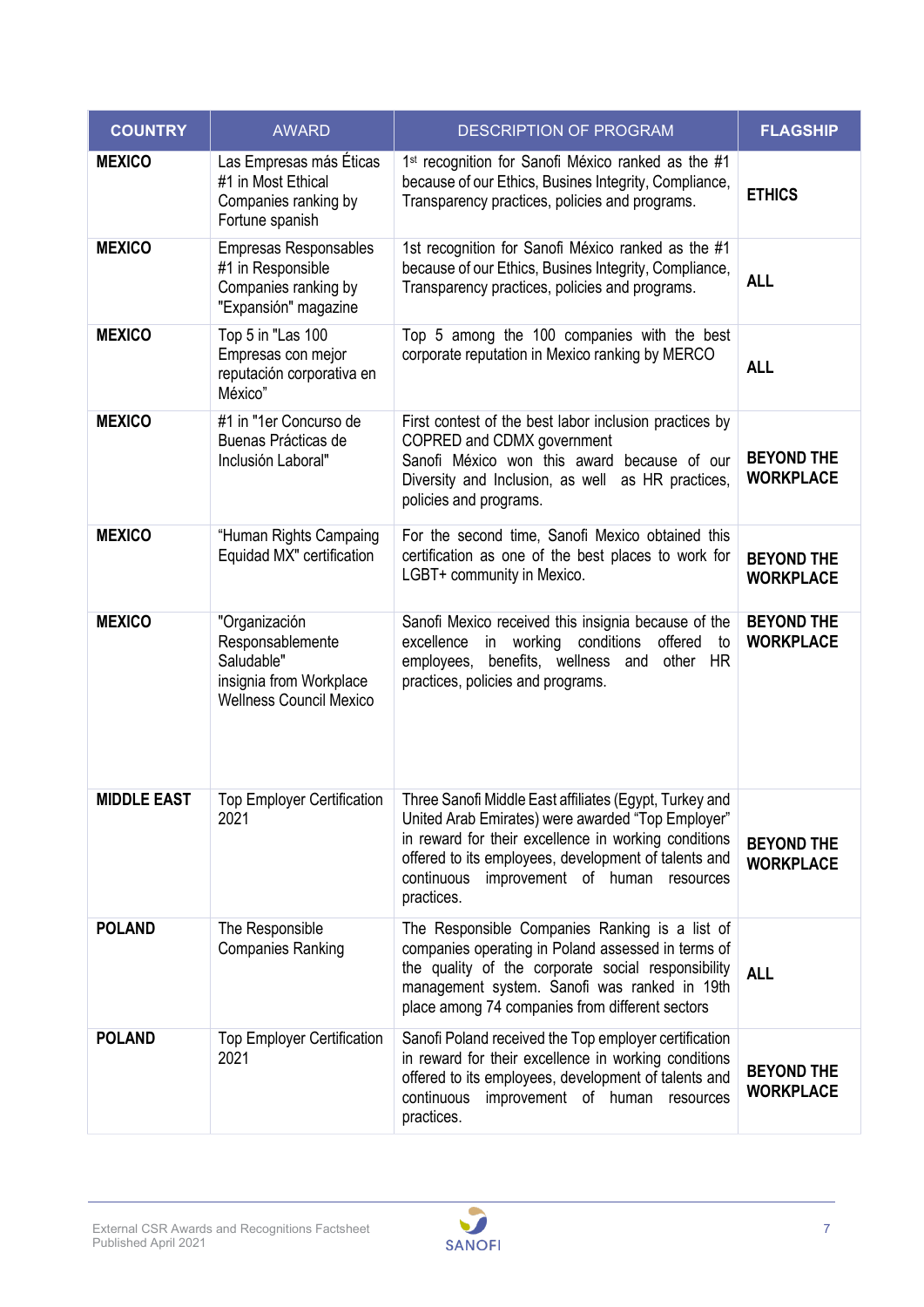| <b>COUNTRY</b>                | <b>AWARD</b>                                       | <b>DESCRIPTION OF PROGRAM</b>                                                                                                                                                                                                                                                                                            | <b>FLAGSHIP</b>                       |
|-------------------------------|----------------------------------------------------|--------------------------------------------------------------------------------------------------------------------------------------------------------------------------------------------------------------------------------------------------------------------------------------------------------------------------|---------------------------------------|
| <b>POLAND</b>                 | <b>White CSR Leaf Award</b>                        | Sanofi Poland was rewarded by the "Polityka" weekly,<br>together with Deloitte Poland and the Responsible<br>Business Forum, for the whole CSR activities<br>(environmental protection, corporate governance,<br>human rights, behavior towards employees, customer<br>care, business integrity and social involvement). | <b>ALL</b>                            |
| <b>ROMANIA</b>                | Partner for education<br>Award                     | Organized by SOS Children's Villages, as recognition<br>and gratitude towards our company's long-term<br>support and contribution (3 years partnership) to the<br>NGO's efforts for improving the education & health of<br>children without parents                                                                      | <b>BEYOND THE</b><br><b>WORKPLACE</b> |
| <b>RUSSIA</b>                 | <b>Top Employer Certification</b><br>2021          | Sanofi Russia received the Top employer certification<br>from the Top Employers Institute in reward for their<br>excellence in working conditions offered to its<br>employees, development of talents and continuous<br>improvement of human resources practices.                                                        | <b>BEYOND THE</b><br><b>WORKPLACE</b> |
| <b>SINGAPORE</b>              | <b>Top Employer Certification</b><br>2021          | Sanofi Singapore received the Top employer<br>certification from the Top Employers Institute in<br>reward for their excellence in working conditions<br>offered to its employees, development of talents and<br>continuous improvement of human resources<br>practices.                                                  | <b>BEYOND THE</b><br><b>WORKPLACE</b> |
| <b>SOUTH</b><br><b>AFRICA</b> | <b>Top Employer Certification</b><br>2021          | Sanofi South Africa received the Top employer<br>certification from the Top Employers Institute for the<br>14th consecutive year in reward for their excellence<br>in working conditions offered to its employees,<br>development of talents and continuous improvement<br>of human resources practices.                 | <b>BEYOND THE</b><br><b>WORKPLACE</b> |
| <b>SPAIN</b>                  | 2021                                               | Top Employer Certification   Sanofi Spain received the Top employer certification<br>from the Top Employers Institute in reward for their<br>excellence in working conditions offered to its<br>employees, development of talents and continuous<br>improvement of human resources practices.                            | <b>BEYOND THE</b><br><b>WORKPLACE</b> |
| <b>SPAIN</b>                  | <b>Fundamed Award "Boost</b><br>for Female Talent" | Sanofi Spain received this award in reward for our HR<br>policies, initiatives and projects that look to promote<br>the female talent. This award is a recognition to the<br>commitment of the company to promote the diversity<br>and the gender balance                                                                | <b>BEYOND THE</b><br><b>WORKPLACE</b> |

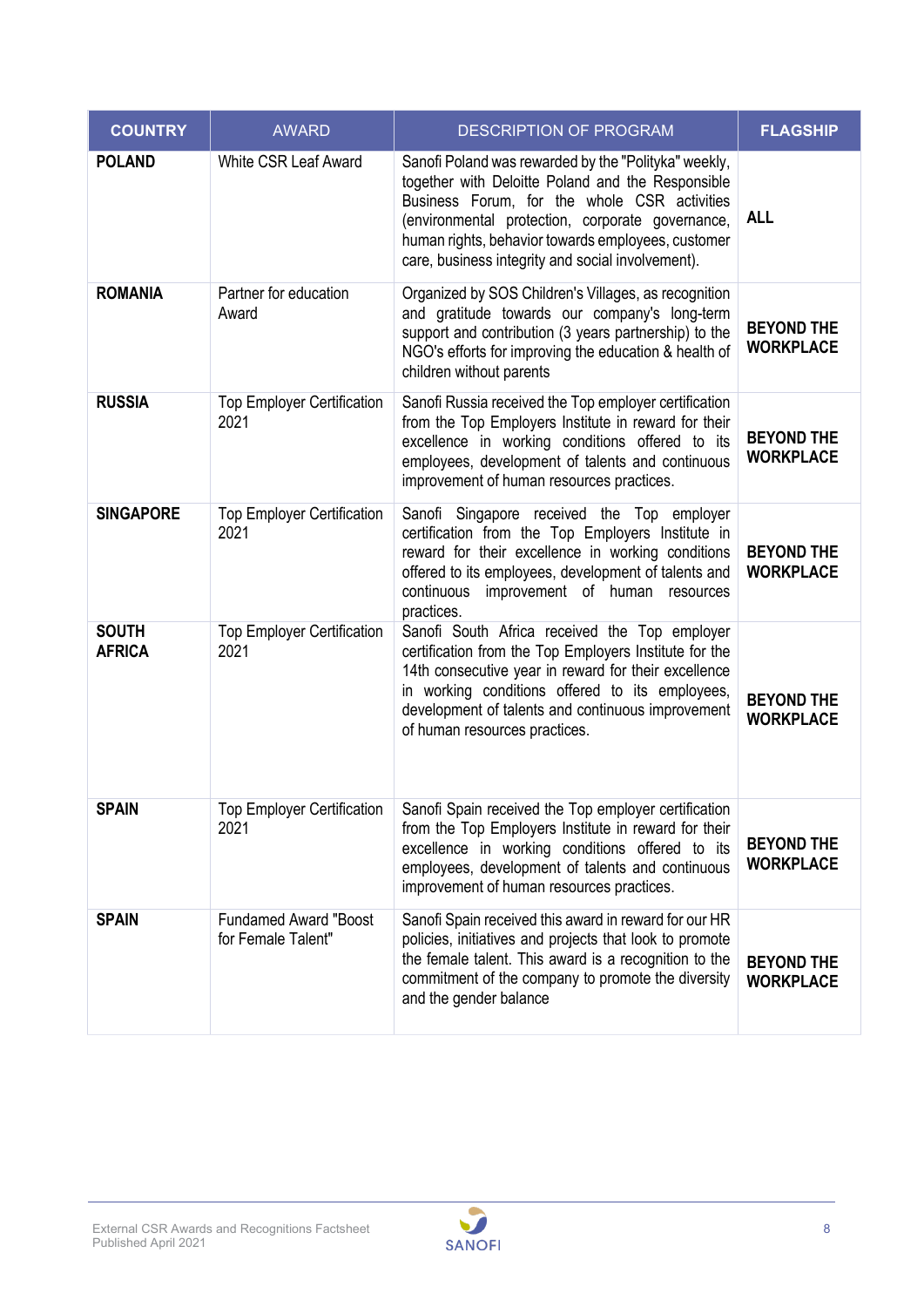| <b>COUNTRY</b>                        | <b>AWARD</b>                                                                                                                                                                                     | <b>DESCRIPTION OF PROGRAM</b>                                                                                                                                                                                                                                                                                                                                                                                                                                                                                                           | <b>FLAGSHIP</b>                                                                |
|---------------------------------------|--------------------------------------------------------------------------------------------------------------------------------------------------------------------------------------------------|-----------------------------------------------------------------------------------------------------------------------------------------------------------------------------------------------------------------------------------------------------------------------------------------------------------------------------------------------------------------------------------------------------------------------------------------------------------------------------------------------------------------------------------------|--------------------------------------------------------------------------------|
| <b>THAILAND</b>                       | American Chamber of<br>Commerce CSR<br>Excellence Award 2020                                                                                                                                     | This award was given to Sanofi Thailand for the<br>efforts to support the external stakeholders through<br>building a strong partnership to tackle key health<br>issues and work hand in hand with the patients and<br>communities. For number of years, Sanofi Thailand<br>has worked closely with medical associations, patient<br>advocacy groups, and local communities to provide<br>support needed<br>including disease awareness<br>initiatives, soft skill development, health and self-care<br>education, community work, etc. | <b>ACCESS TO</b><br><b>HEALTHCARE</b><br><b>BEYOND THE</b><br><b>WORKPLACE</b> |
| <b>THAILAND</b>                       | WE CARE - HR Asia<br>Award 2020                                                                                                                                                                  | During the pandemic of <b>COVID-19</b> , the company<br>managed our people with empathy and care.<br>This award recognized the efforts to support our<br>people including flexible working environment, Care<br>Pack and Welcome Back kits.                                                                                                                                                                                                                                                                                             | <b>BEYOND THE</b><br><b>WORKPLACE</b>                                          |
| <b>TURKEY</b>                         | <b>Top Employer Certification</b><br>2021                                                                                                                                                        | Sanofi Turkey received the Top employer certification<br>from the Top Employers Institute in reward for their<br>excellence in working conditions offered to its<br>employees, development of talents and continuous<br>improvement of human resources practices.                                                                                                                                                                                                                                                                       | <b>BEYOND THE</b><br><b>WORKPLACE</b>                                          |
| <b>UNITED ARAB</b><br><b>EMIRATES</b> | <b>Top Employer Certification</b><br>2021                                                                                                                                                        | Sanofi UAE received the Top employer certification<br>from the Top Employers Institute in reward for their<br>excellence in working conditions offered to its<br>employees, development of talents and continuous<br>improvement of human resources practices.                                                                                                                                                                                                                                                                          | <b>BEYOND THE</b><br><b>WORKPLACE</b>                                          |
| <b>UNITED</b><br><b>KINGDOM</b>       | <b>Top Employer Certification</b><br>2021                                                                                                                                                        | Sanofi UK received the Top employer certification for<br>the 5th year in a row in reward for their excellence in<br>working conditions offered to its employees,<br>development of talents and continuous improvement<br>of human resources practices.                                                                                                                                                                                                                                                                                  | <b>BEYOND THE</b><br><b>WORKPLACE</b>                                          |
| <b>USA</b>                            | <b>DRIVE Program</b><br>Honorable Mention<br>The Center for<br>Sustainable Health Care in<br>Quality and Equity (SHC),<br>a subsidiary of the<br><b>National Minority Quality</b><br>Forum(NMQF) | Demonstrating Real Improvement in Value and Equity<br>in collaboration with Sanofi Pasteur to address racial<br>and ethnic disparities in Flu Vaccination Coverage<br>Rates. The DRIVE program is in its $3rd$ year and is<br>currently reaching over 10 major cities throughout the<br>US and continues to develop local Community<br>champions to reach some of the hardest hit as a result<br>of COVID-19.                                                                                                                           | <b>ACCESS TO</b><br><b>HEALTHCARE</b><br><b>BEYOND THE</b><br><b>WORKPLACE</b> |
| <b>USA</b>                            | 100 best Companies by<br>Working Mother media                                                                                                                                                    | Working<br>Mother<br>Media<br>surveyed<br>the<br>has<br>organizations who are committed to women's<br>advancement, diversity and inclusion and family-<br>friendly workplace culture. The results of these<br>surveys set the standard for best practices in the<br>United States and continue to do so over 30 years<br>later.                                                                                                                                                                                                         | <b>BEYOND THE</b><br><b>WORKPLACE</b>                                          |

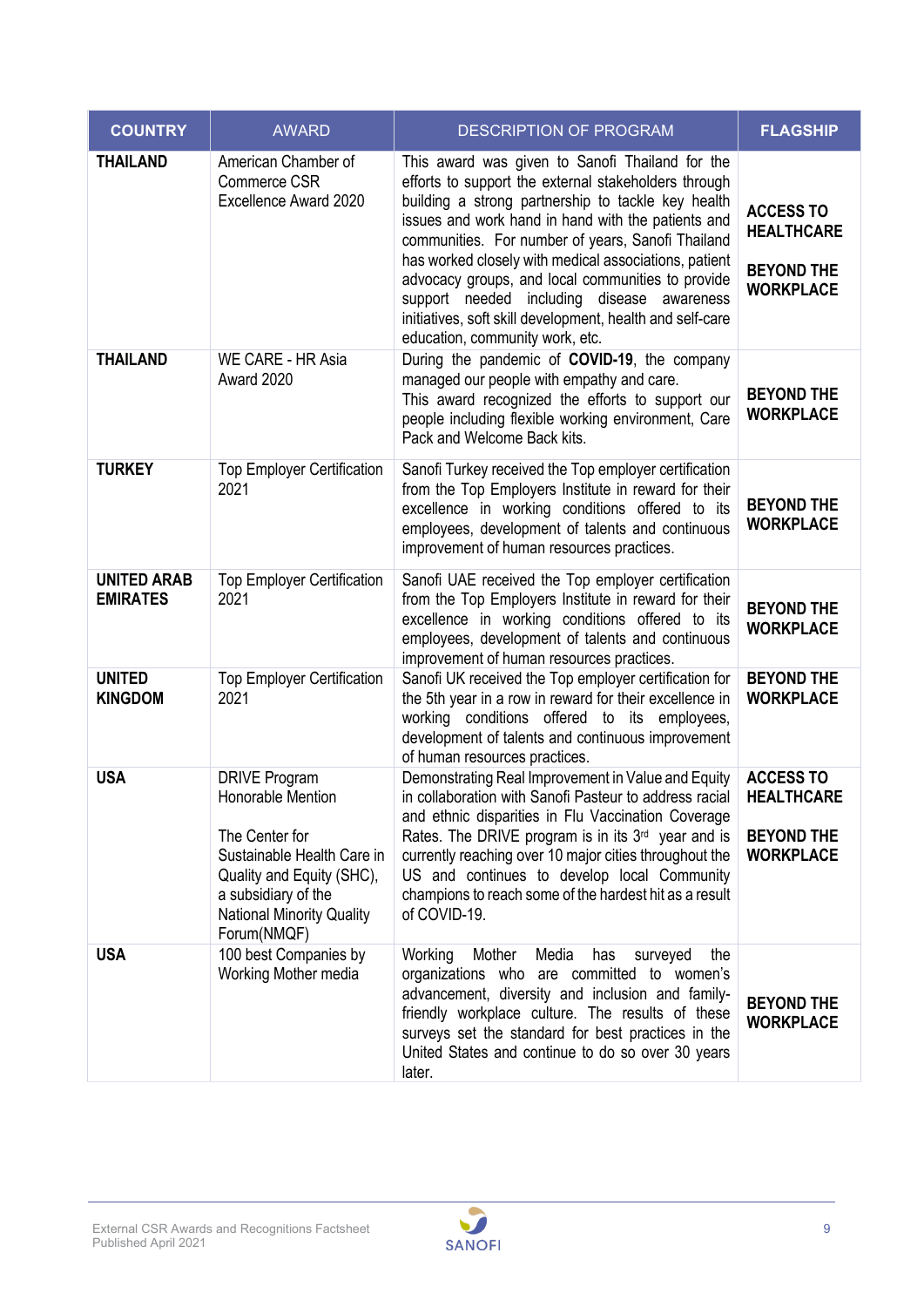| <b>COUNTRY</b> | <b>AWARD</b>                                                                       | <b>DESCRIPTION OF PROGRAM</b>                                                                                                                                                                                                                                                                                                                                                                                                                                                                             | <b>FLAGSHIP</b>                       |
|----------------|------------------------------------------------------------------------------------|-----------------------------------------------------------------------------------------------------------------------------------------------------------------------------------------------------------------------------------------------------------------------------------------------------------------------------------------------------------------------------------------------------------------------------------------------------------------------------------------------------------|---------------------------------------|
| <b>USA</b>     | Top 70 Companies for<br><b>Executive Women</b>                                     | National Association for Female Executives - Working<br>Mother This list, in existence for 23 years, is<br>determined by organizations filling out an in-depth<br>survey that measures female demographics at every<br>level, but with an emphasis on women in senior<br>corporate roles, with Profit & Loss (P&L)<br>responsibility, and those earning in the top 20 percent<br>of the organization.                                                                                                     | <b>BEYOND THE</b><br><b>WORKPLACE</b> |
| <b>USA</b>     | <b>STEM Collaboration of the</b><br>Year<br>By New Jersey STEM<br>Pathways Network | This award celebrates the individuals and/or<br>organizations moving beyond silos to create a more<br>connected New Jersey and must be a collaboration<br>between three or more individuals or organizations.<br>Sanofi, Students 2 Science (S2S) & the Office of the<br>Somerset County Superintendent of Schools were<br>selected for this award for a collaborative effort to<br>bring authentic hands-on STEM programs to students<br>and teachers in Somerset County at no cost to the<br>districts. | <b>BEYOND THE</b><br><b>WORKPLACE</b> |
| <b>USA</b>     | Great Place to Work                                                                | Great Place to Work Certified - The Great Place To<br>Work Certification Program is a three-year framework<br>designed to build and sustain a high-performance<br>culture in any organization. The certification standard<br>also provides many employer branding opportunities<br>to compete for the best talent in the context of<br>(almost) full employment.                                                                                                                                          | <b>BEYOND THE</b><br><b>WORKPLACE</b> |
| <b>USA</b>     | Diversity Inc Top 15<br>Companies for<br>Philanthropy                              | Sanofi US is ranked #11 of 30 for Philanthropy.<br>Percent of philanthropic spend w/ organizations<br>focused<br>multicultural<br>communities<br>on<br>&/or<br>underrepresented groups / Philanthropic programs &<br>practices                                                                                                                                                                                                                                                                            | <b>BEYOND THE</b><br><b>WORKPLACE</b> |
| <b>USA</b>     | Diversity Inc. Top 50<br><b>Companies for Diversity</b>                            | Sanofi US is ranked #28 in the Diversity Inc's Top 50<br>is based on evaluating companies with more than<br>1000 employees in the U.S. on four key areas: talent<br>pipeline, talent development, leadership accountability<br>and supplier diversity                                                                                                                                                                                                                                                     | <b>BEYOND THE</b><br><b>WORKPLACE</b> |
| <b>USA</b>     | Diversity Inc. Top<br>Companies for LGBT<br>employees                              | Sanofi US is included in the Diversity Inc'c Top<br>Companies for places to work for LBGT community                                                                                                                                                                                                                                                                                                                                                                                                       | <b>BEYOND THE</b><br><b>WORKPLACE</b> |
| <b>USA</b>     | <b>Hyacinth Award</b>                                                              | Hyacinth honors those who have been an advocate<br>and champion for individuals living with HIV - will be<br>presented to the Sanofi PRIDE Connect Employee<br><b>Resource Group</b>                                                                                                                                                                                                                                                                                                                      | <b>BEYOND THE</b><br><b>WORKPLACE</b> |
| <b>USA</b>     | Top 100 Adoption-Friendly<br>Workplace                                             | The annual list honors employers that offer adoption<br>benefits for their employees.<br>To earn a spot on the list, the foundation considers<br>financial reimbursement and paid leave for employees<br>who adopt children. Sanofi ranks #52 out of 100                                                                                                                                                                                                                                                  | <b>BEYOND THE</b><br><b>WORKPLACE</b> |

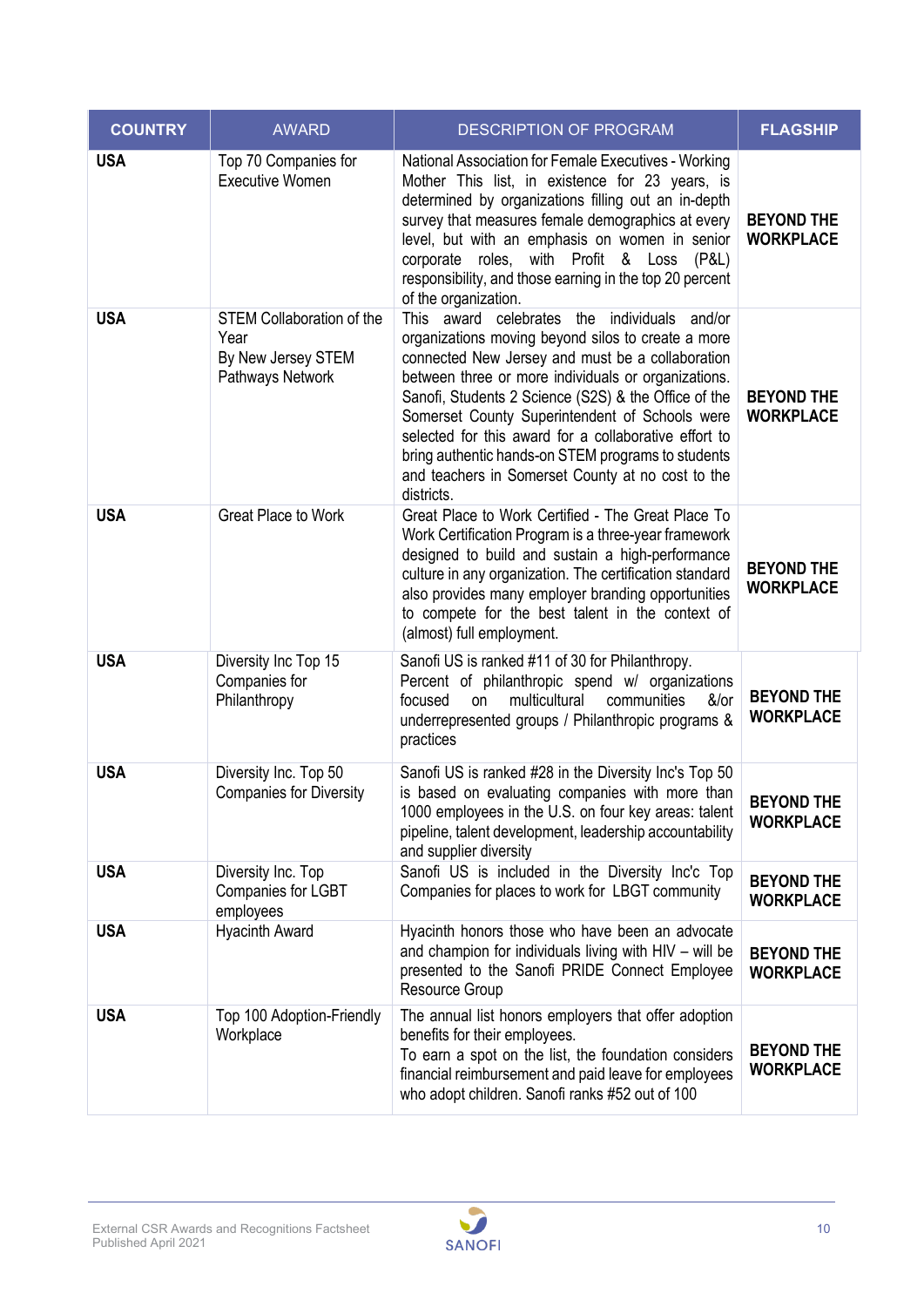| <b>COUNTRY</b> | <b>AWARD</b>                                                                                       | <b>DESCRIPTION OF PROGRAM</b>                                                                                                                                                                                                                                             | <b>FLAGSHIP</b>                                      |
|----------------|----------------------------------------------------------------------------------------------------|---------------------------------------------------------------------------------------------------------------------------------------------------------------------------------------------------------------------------------------------------------------------------|------------------------------------------------------|
| <b>VIETNAM</b> | 2020 Community Impact<br><b>Achievement Award</b><br>by American Chamber of<br>Commerce in Vietnam | For<br>innovative and impactful corporate social<br>responsibility of environment, social and governance<br>programs and initiatives                                                                                                                                      | <b>HEALTHY</b><br><b>PLANET</b><br><b>BEYOND THE</b> |
|                |                                                                                                    |                                                                                                                                                                                                                                                                           | <b>WORKPLACE</b>                                     |
| <b>VIETNAM</b> | 2020 Certificate of Merit<br>from Red Cross Vietnam                                                | For signification contribution to the effort of helping<br>people in Vietnam in COVID-19 prevention and people<br>in Melkong Delta impacted by severe drought and                                                                                                         | <b>HEALTHY</b><br><b>PLANET</b>                      |
|                |                                                                                                    | saltwater intrusion.                                                                                                                                                                                                                                                      | <b>BEYOND THE</b><br><b>WORKPLACE</b>                |
| <b>VIETNAM</b> | Certficiate of Merit<br>by Minister of Health                                                      | For outstanding contribution in COVID-19 pandemic<br>prevention and control in Vietnam together with the<br>government.                                                                                                                                                   | <b>ACCESS TO</b><br><b>HEALTHCARE</b>                |
|                |                                                                                                    |                                                                                                                                                                                                                                                                           | <b>BEYOND TE</b><br><b>WORKPLACE</b>                 |
| <b>VIETNAM</b> | <b>Top Employer Certification</b><br>2021                                                          | Sanofi<br>Vietnam<br>received<br>the<br>Top<br>employer<br>certification for second year in a row in reward for their<br>excellence in working conditions offered to its<br>employees, development of talents and continuous<br>improvement of human resources practices. | <b>BEYOND THE</b><br><b>WORKPLACE</b>                |